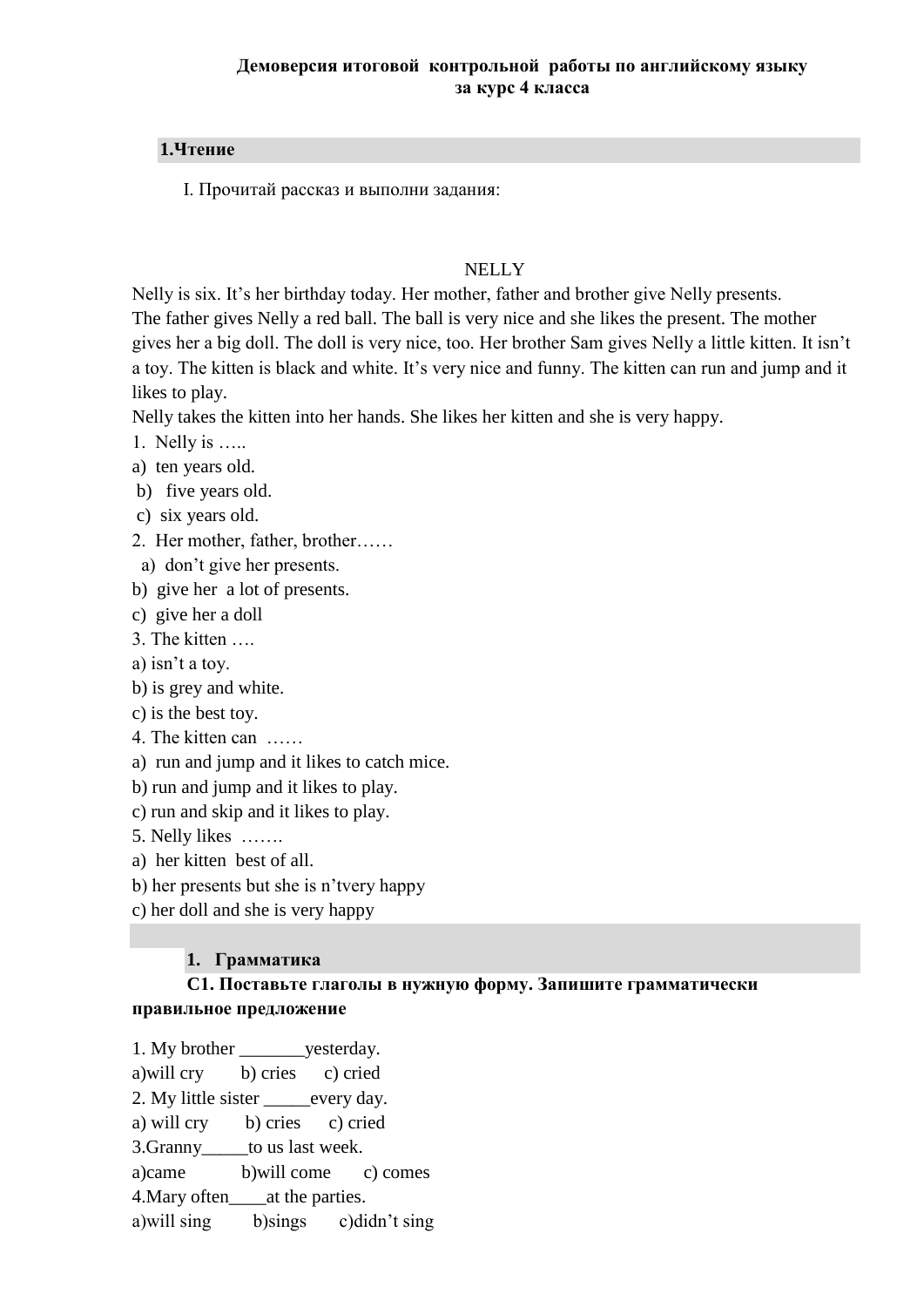5.Our family\_\_\_\_to London next year.

a)will go b)went c)goes

6. We \_\_\_\_our cat an hour ago.

a)feed b)will feed c) fed

7.Ann\_\_\_a party last Saturday.

a) has b) had c) have

### **C2. Образуйте форму множественного числа**

- 
- 1. Tooth \_\_\_\_\_\_\_\_\_\_\_\_\_\_\_\_\_\_\_\_\_\_\_\_\_\_\_\_\_\_\_\_\_\_\_\_\_\_\_\_\_\_\_\_\_\_\_\_\_\_\_\_\_\_\_ 2. Lady \_\_\_\_\_\_\_\_\_\_\_\_\_\_\_\_\_\_\_\_\_\_\_\_\_\_\_\_\_\_\_\_\_\_\_\_\_\_\_\_\_\_\_\_\_\_\_\_\_\_\_\_\_\_\_\_
- 
- 3. Table\_\_\_\_\_\_\_\_\_\_\_\_\_\_\_\_\_\_\_\_\_\_\_\_\_\_\_\_\_\_\_\_\_\_\_\_\_\_\_\_\_\_\_\_\_\_\_\_\_\_\_\_\_\_\_\_ 4. Woman
- 5. Day \_\_\_\_\_\_\_\_\_\_\_\_\_\_\_\_\_\_\_\_\_\_\_\_\_\_\_\_\_\_\_\_\_\_\_\_\_\_\_\_\_\_\_\_\_\_\_\_\_\_\_\_\_\_\_\_\_
- 6. Fox \_\_\_\_\_\_\_\_\_\_\_\_\_\_\_\_\_\_\_\_\_\_\_\_\_\_\_\_\_\_\_\_\_\_\_\_\_\_\_\_\_\_\_\_\_\_\_\_\_\_\_\_\_\_\_\_\_\_
- 7. Child \_\_\_\_\_\_\_\_\_\_\_\_\_\_\_\_\_\_\_\_\_\_\_\_\_\_\_\_\_\_\_\_\_\_\_\_\_\_\_\_\_\_\_\_\_\_\_\_\_\_\_\_\_\_\_\_

## C3. **Употребите глаголы во второй форме (Past Simple)**

|      | $(4.000)$ Demapro |       |  |  |  |
|------|-------------------|-------|--|--|--|
| Meet | go                | say   |  |  |  |
| Have | help              | ask   |  |  |  |
| Like | be                | visit |  |  |  |
|      |                   |       |  |  |  |

# **2. Письмо**

# **D1. Заполни анкету для занятий в кружке любителей английского языка**

| 1 Name                                                                                                                                                                                                                                                                                                                |  |
|-----------------------------------------------------------------------------------------------------------------------------------------------------------------------------------------------------------------------------------------------------------------------------------------------------------------------|--|
| $2 \text{ Age}$                                                                                                                                                                                                                                                                                                       |  |
|                                                                                                                                                                                                                                                                                                                       |  |
|                                                                                                                                                                                                                                                                                                                       |  |
| 5 Your hobby. I like<br>$\frac{1}{2}$ to $\frac{1}{2}$ to $\frac{1}{2}$ and $\frac{1}{2}$ and $\frac{1}{2}$ and $\frac{1}{2}$ and $\frac{1}{2}$ and $\frac{1}{2}$ and $\frac{1}{2}$ and $\frac{1}{2}$ and $\frac{1}{2}$ and $\frac{1}{2}$ and $\frac{1}{2}$ and $\frac{1}{2}$ and $\frac{1}{2}$ and $\frac{1}{2}$ and |  |
| 6 What do you like to do in your English lessons?                                                                                                                                                                                                                                                                     |  |